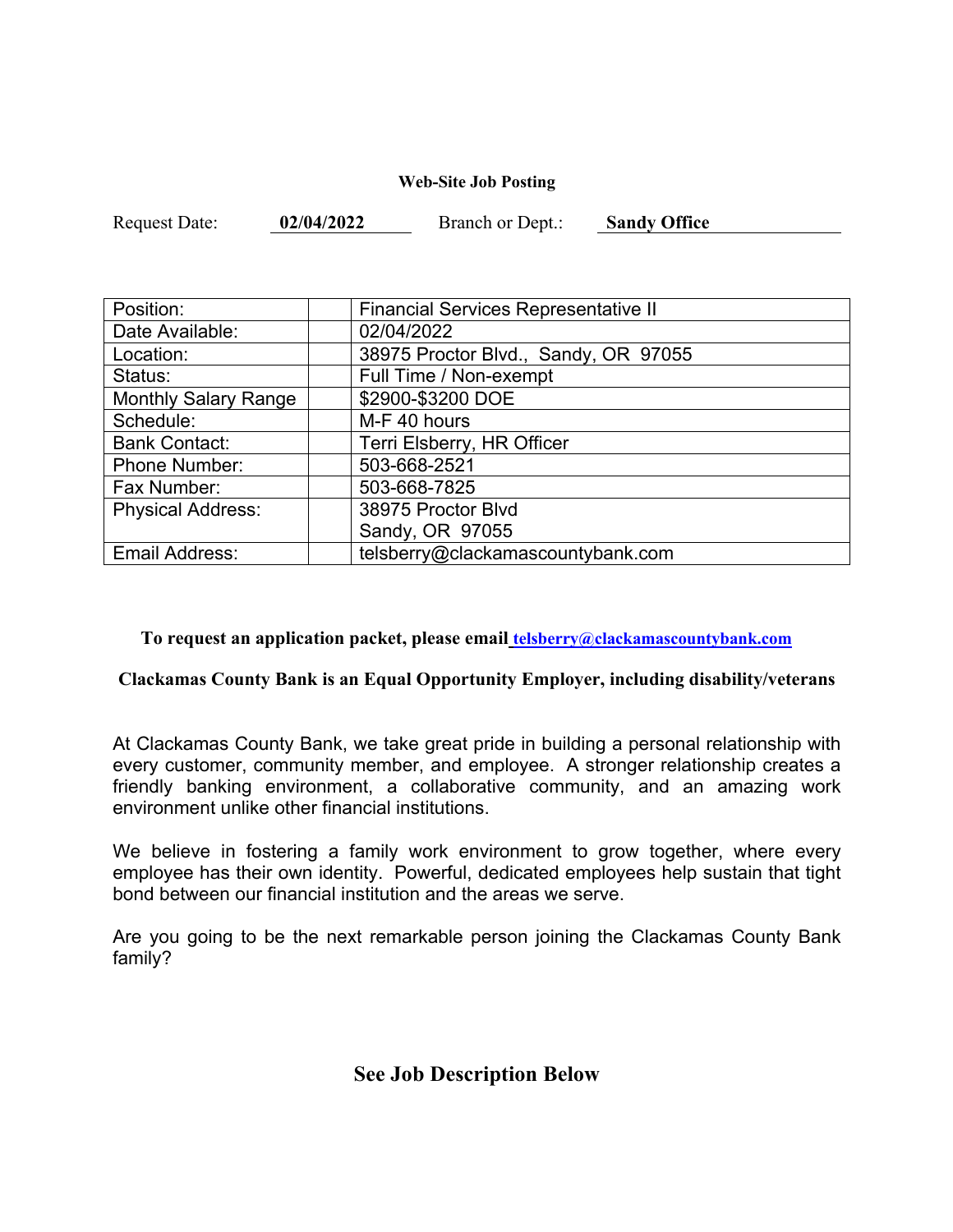### **Job Description Financial Services Rep ll**

#### **SUMMARY**

Independently market investment and insurance products and services.

### **MANDATORY REQUIREMENT**

Background/credit check and finger printing required

## **ESSENTIAL DUTIES AND RESPONSIBILITIES**

### **Customer Contact Skills**

- -Greet customer by name
- -Make and maintain eye contact with customer
- -Smile when communicating with the customer to help set them at ease
- -Demonstrate good listening skills
- -Successful completion of extensive product presentations and sales
- -Crossed trained in administrative duties

#### **Sales/Referrals**

- -Sell bank services and refer business to the bank
- -Stay current on and support marketing efforts
- -Responsible for ensuring that individual calling goals are met

#### **Work Performance**

- -Meet established attendance standards
- -Adhere to operational procedures
- -Demonstrate knowledge of product/services when explaining them to a customer
- -Take initiative listen for opportunities to offer products/services
- -Demonstrate techniques for establishing priorities
- -Accurately enter data
- -Take initiative ask for additional work
- -Offer suggestions to improve efficiency
- -Answer the phone within 3 rings, identify dept, self and ask how you can be of service -Adhere to confidentiality policy
- -Follow guidelines for dressing appropriately and professionally
- -Ability to work independently and complete sales without assistance

### **Technical Skills**

-Adhere to all compliance, regulatory and auditing guidelines

-Enter application information (mutual funds, annuities, brokerage & fee accounts, life/health ins)

-Enter information from the financial planning questionnaire into the data base -Actively sell investment and insurance products and services

-Be able to use financial planning software programs for entering data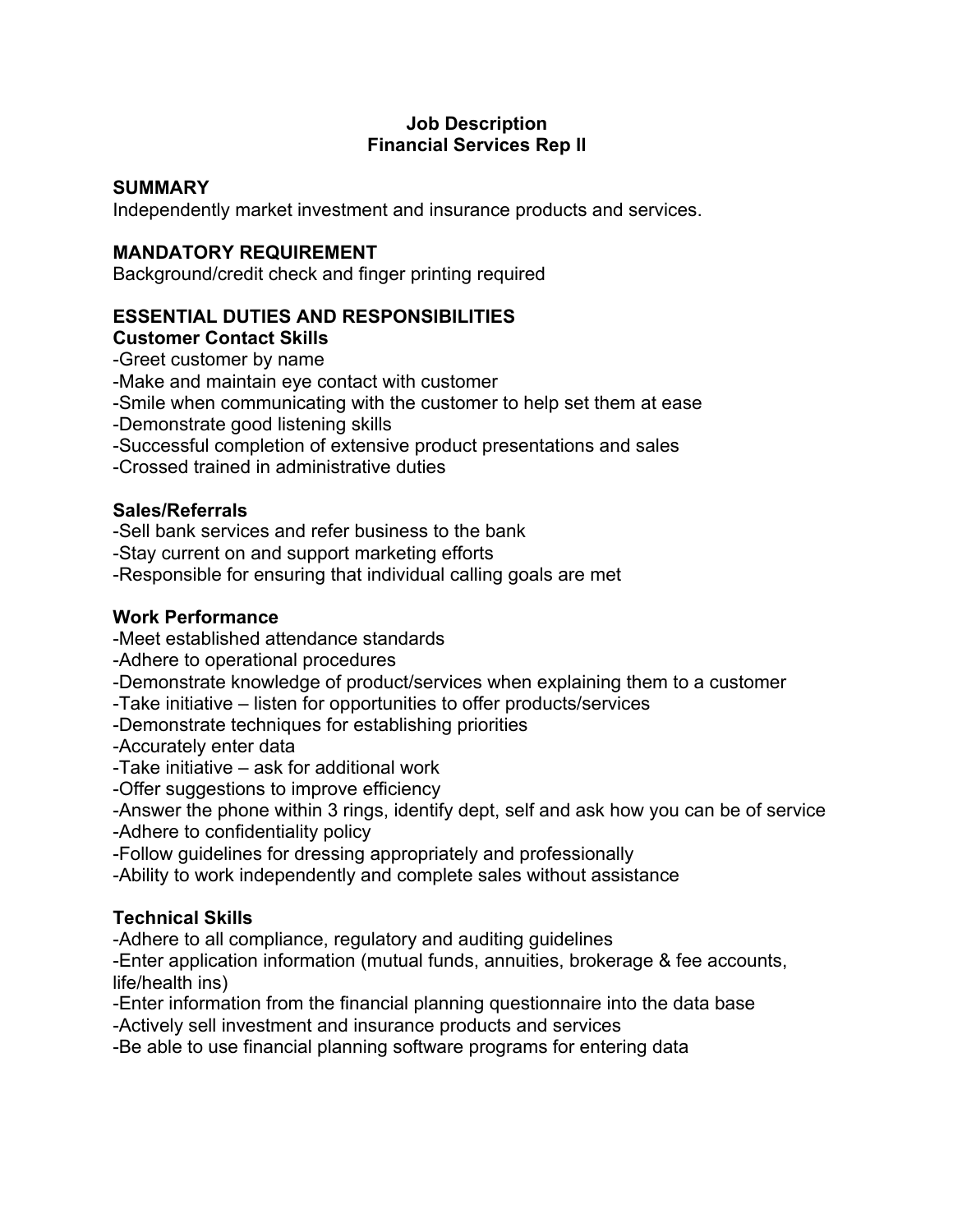## **QUALIFICATIONS EDUCATION and/or EXPERIENCE**

One year certificate from college or technical school; or three-six months related experience and/or training; or equivalent combination of education and experience desirable.

### **Have one year financial service experience and currently hold Life and Health Insurance Licenses and Series 6 or 7 Securities License**.

# **INTERNAL EDUCATION**

Keep current on learning about bank services and bank products. Successfully complete all assigned reading material and required compliance training. Complete all CE requirements to maintain licenses. Stay current with investment product knowledge.

# **LANGUAGE SKILLS**

Ability to read and comprehend complex instructions, short correspondence, and memos; write correspondence and effectively present information in one-on-one and small group situations to customers, clients, and employees of the organization. Ability to produce marketing materials and explain products to customers.

## **MATHEMATICAL SKILLS**

Ability to balance, calculate data and complete other entries; knowledge of spread sheet basics or experience using accounting software; willing to learn time value of money calculations and be able to sue the financial calculator. Calculate cost basis and explain tax ramifications. Willing to learn time value of money calculations and use financial calculator.

# **REASONING ABILITY**

Ability to follow written and oral instructions; research situations and problem solve; to differentiate between products and recommend best choice.

# **PHYSICAL DEMANDS**

While performing the duties of this job, the employee is regularly required to sit/talk/listen; frequently required to use hands to finger, handle, or feel; occasionally required to stand/walk/ reach with hands and arms; occasionally lift and/or move up to 25 pounds. Specific vision abilities required by this job include close vision and ability to adjust focus.

### **WORK ENVIRONMENT**

The noise level in the work environment is usually moderate.

# **INTERPERSONAL RELATIONS**

As a team member, regularly interacts with co-workers; expected to take the initiative to help see the work is done and to help research or solve problems; expected to adapt to changes in procedures and offer suggestions for improvement.